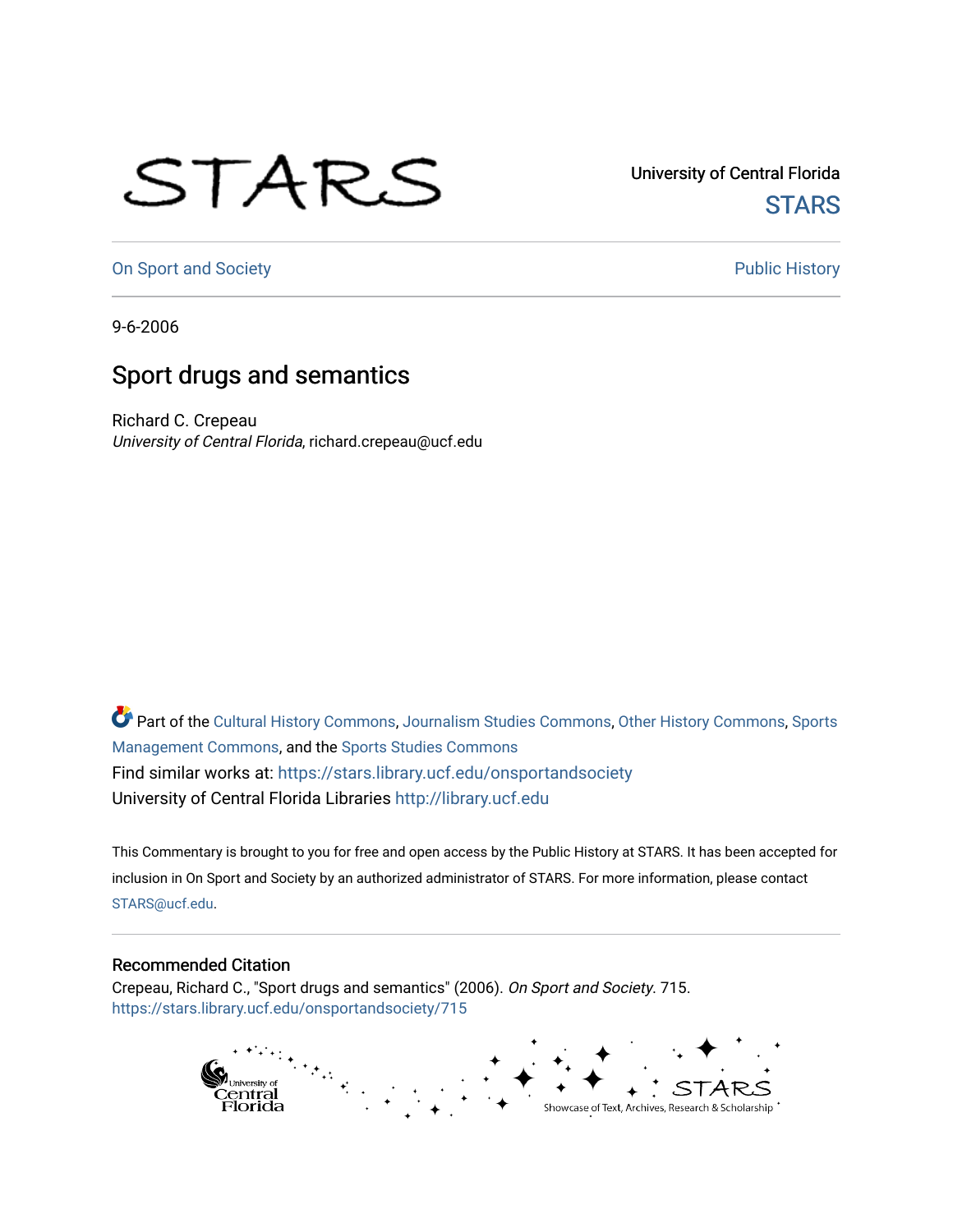## SPORT AND SOCIETY FOR H-ARETE Sport drugs and semantics SEPTEMBER 06, 2006

If you picked up your newspaper one morning or tuned into SportsCenter and you were greeted by the headline, "Tiger Tests Positive," how would you react? Would it be total disbelief? Would you simply dismiss the announcement from the World Anti-Doping Agency as some mistake, or the result of fanatical WADA leadership seeking to make headlines? Would any of you immediately presume Tiger was guilty, and rejoice that he had finally been caught?

My point here is twofold. First, the way in which we react to announcements of drug use in sport is preset by our perception of the athlete or athletes accused. Second, it is possible that someday the overzealous and headline hunting WADA leadership might falsely accuse someone for their own purposes, or that someone in the testing community, or with access to it, will intentionally sabotage an athlete.

If you think this all is fanciful speculation, I invite you to explore the world of drug accusation and reaction in the past few months.

In June, just before the Tour de France began, a number of riders were disqualified for drug use. No one doubted this, as the Tour has earned an international reputation in this area. When the race ended and Floyd Landis was tested positive no one, at least outside the United States, doubted the tests. The positive tests from Marion Jones and Justin Gatlin elicited no great surprise. In fact Jones, who had never tested positive, was assumed immediately to be guilty even though her "B" sample had not yet been tested.

Going further back, of course, we have the undying case of Lance Armstrong, who has never tested positive but who is assumed by WADA Director Dick Pound to be guilty. In that assessment Pound is in line with several million Frenchmen who are certain Armstrong could not have performed as he did without some artificial assistance. Most Americans assume that Armstrong is clean because he is a national hero and several million people are wearing his bracelets in the fight against cancer.

When the story broke concerning juiced baseball players, there was much weeping and gnashing of teeth by the President,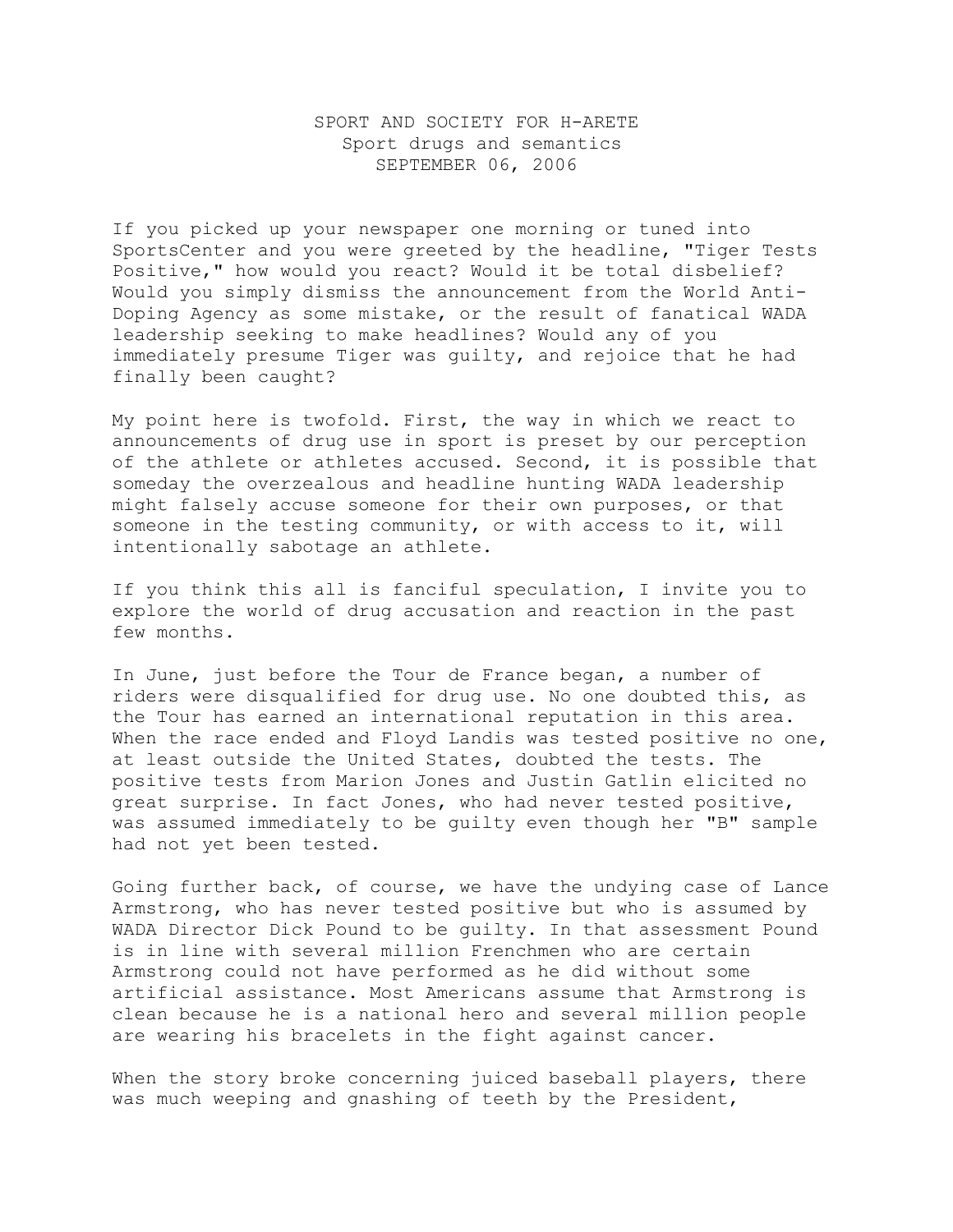congressmen, sportswriters, sportscasters, and the overwhelming majority of people who call sports talk radio shows. There seemed to be a feeling in the air that civilization, as we know it, was coming to an end. The talk of the decline and fall, the betrayal of trust, and the besmirching of little children was continuous and at a very high decibel level. The Commissioner of Baseball and the head of the Player's Association were dragged before Congress and dragooned into toughening drug testing in the sport. And as everyone seems to know, Barry Bonds "is without question guilty, guilty, guilty."

As for the National Football League, its Commissioner simply stated that the NFL had extremely tough drug testing policies and therefore there was no drug problem in the sport. The League was clean and would stay so. Strangely a gullible public and its political representatives believed this without hesitation or question.

So it was with considerable interest that I read the Charlotte Observer's report on steroid use by the Carolina Panthers during their 2004 run to the Super Bowl. In medical records within the court documents Dr. Gary Wadler, a steroid expert, reported: "Several of them were using disturbing, particularly alarmingly high amounts with high dosages for long durations -- some in combinations. . . .This wasn't just a passing flirtation with these prohibited substances."

Shortly before leaving for the Super Bowl in Houston two players "were given prescriptions for a combined five NFL-banned substances, including two forms of testosterone . . . . Panther players were commonly given testosterone prescriptions allowing five refills." Several players were also using HGH.

In other words, the Panthers were awash in banned substances and when some of these players moved on to other teams the usage did not end. So how was it that they did not test positive under the regime of the toughest testing program in American sport? Perhaps the new Commissioner will unravel that puzzle someday.

What the newspaper report shows is that there is still a widespread steroid and drug culture in the NFL, and that even the tough testing standards of the league have had little impact. Is anyone surprised by this? More to the point is anyone upset about this? Where are the Congressional investigations? Where are the sportswriters who denounce baseball at every turn and rant on and on about Barry Bonds? Where are all those